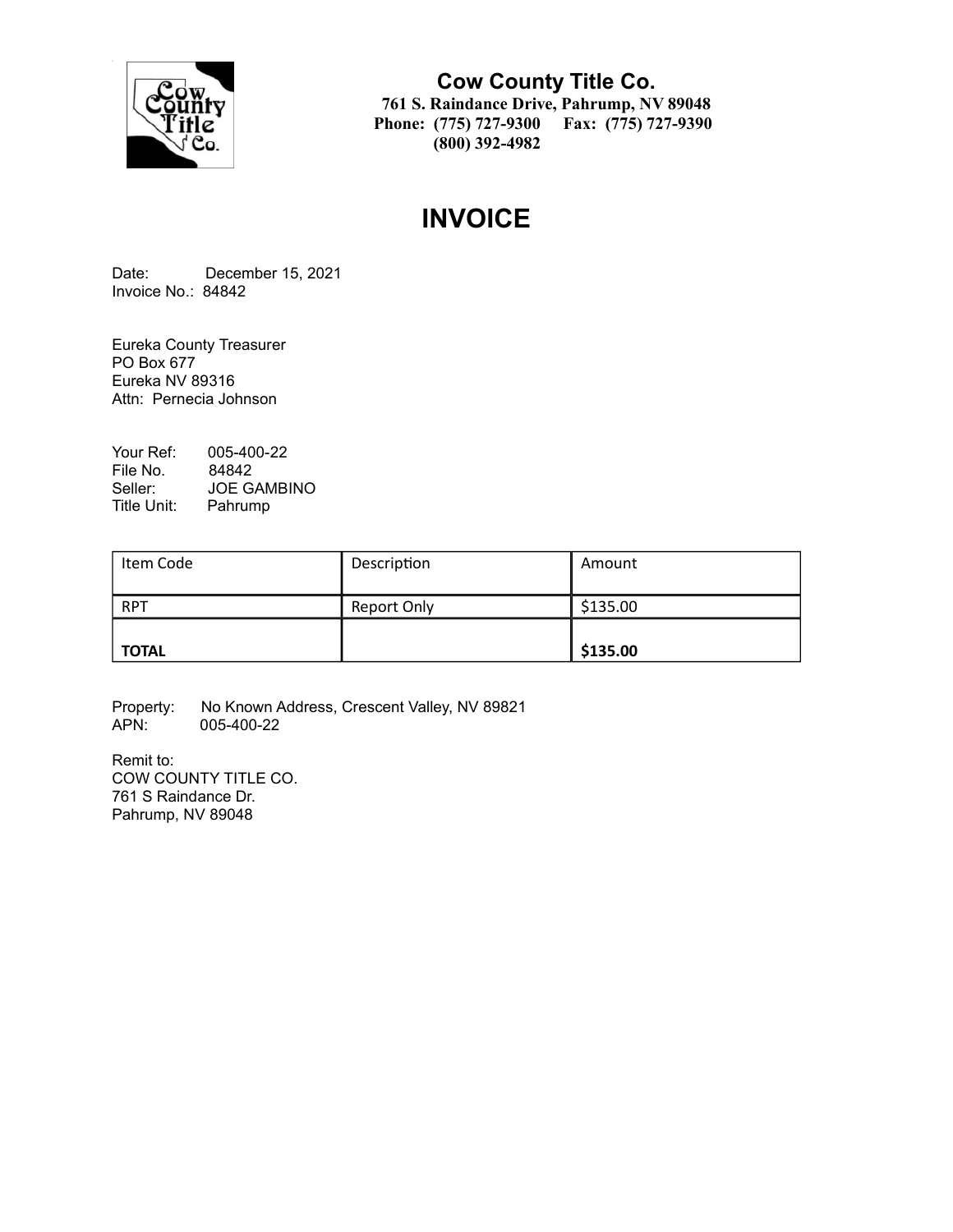

**Cow County Title Co. 761 S. Raindance Drive, Pahrump, NV 89048 Phone: (800) 392-4982 Fax: (775) 727-9390**

## **Original TITLE REPORT**

#### **ORDER NUMBER: 84842**

**REPORT ONLY**

Eureka County Treasurer PO Box 677 Eureka, NV 89316 Attn: Pernecia Johnson RE:

Assessor Parcel No.: 005-400-22

Today's Date: December 15, 2021

Please read the exceptions shown in this report carefully. The exceptions are meant to provide you with notice of matters which may affect title to the herein described property.

It is important to note that this title report is not a written guaranty or warranty as to the condition of title and may not list all liens, defects, and encumbrances affecting title to the land.

Dated as of December 08, 2021 at 7:30 a.m.

**PROPERTY ADDRESS:** No Known Address

Crescent Valley, NV 89821

Authorize nature

Typist's Initials: tl Nancy L. Steib, Assistant NLSteib@CowCountyTitle.com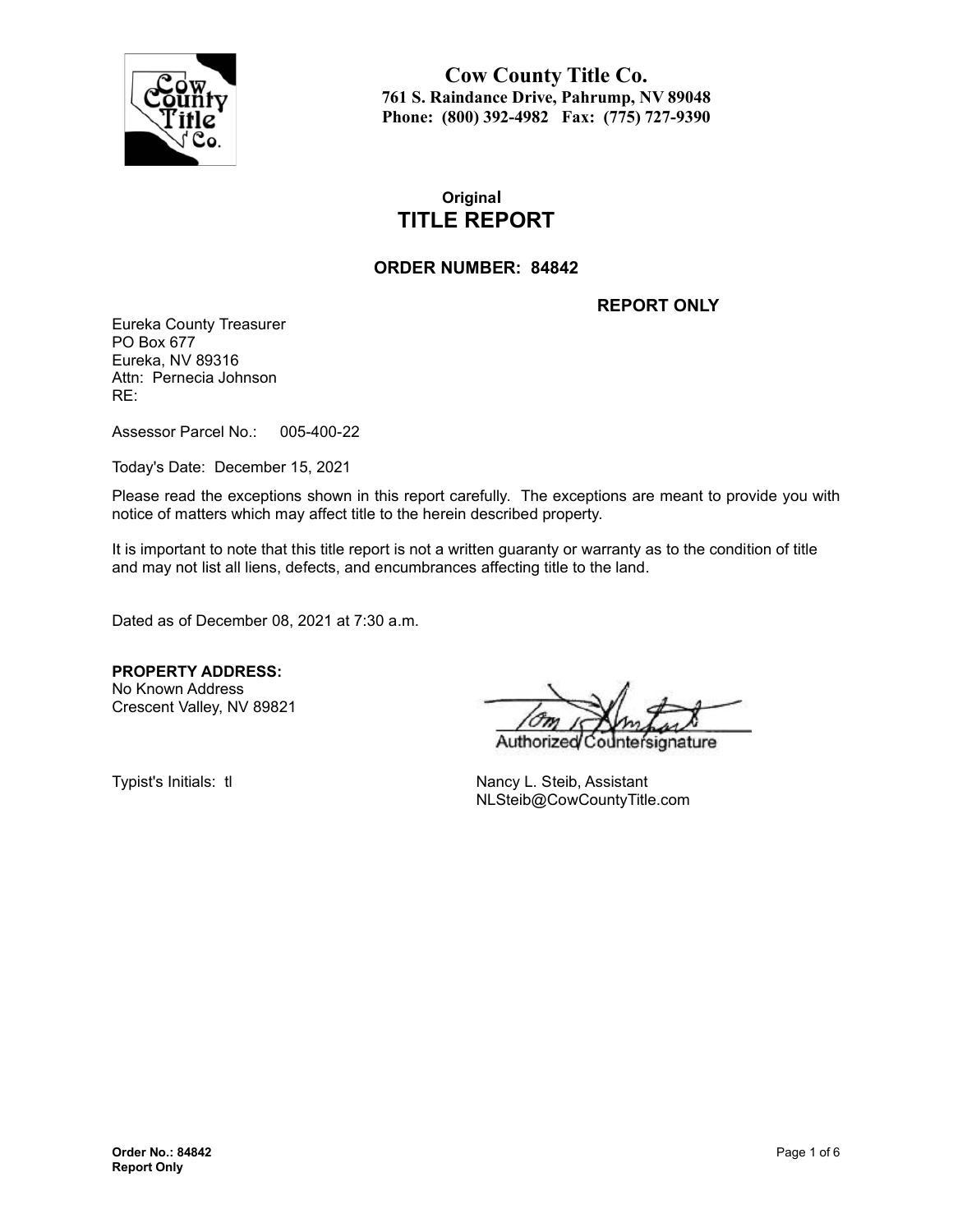The estate or interest in the land hereinafter described or referred to covered by this report is:

FEE

Title to said estate or interest at the date hereof is vested in:

PERNECIA JOHNSON, Treasurer of the County of Eureka, State of Nevada in trust for the use and benefit of the State of Nevada and the County of Eureka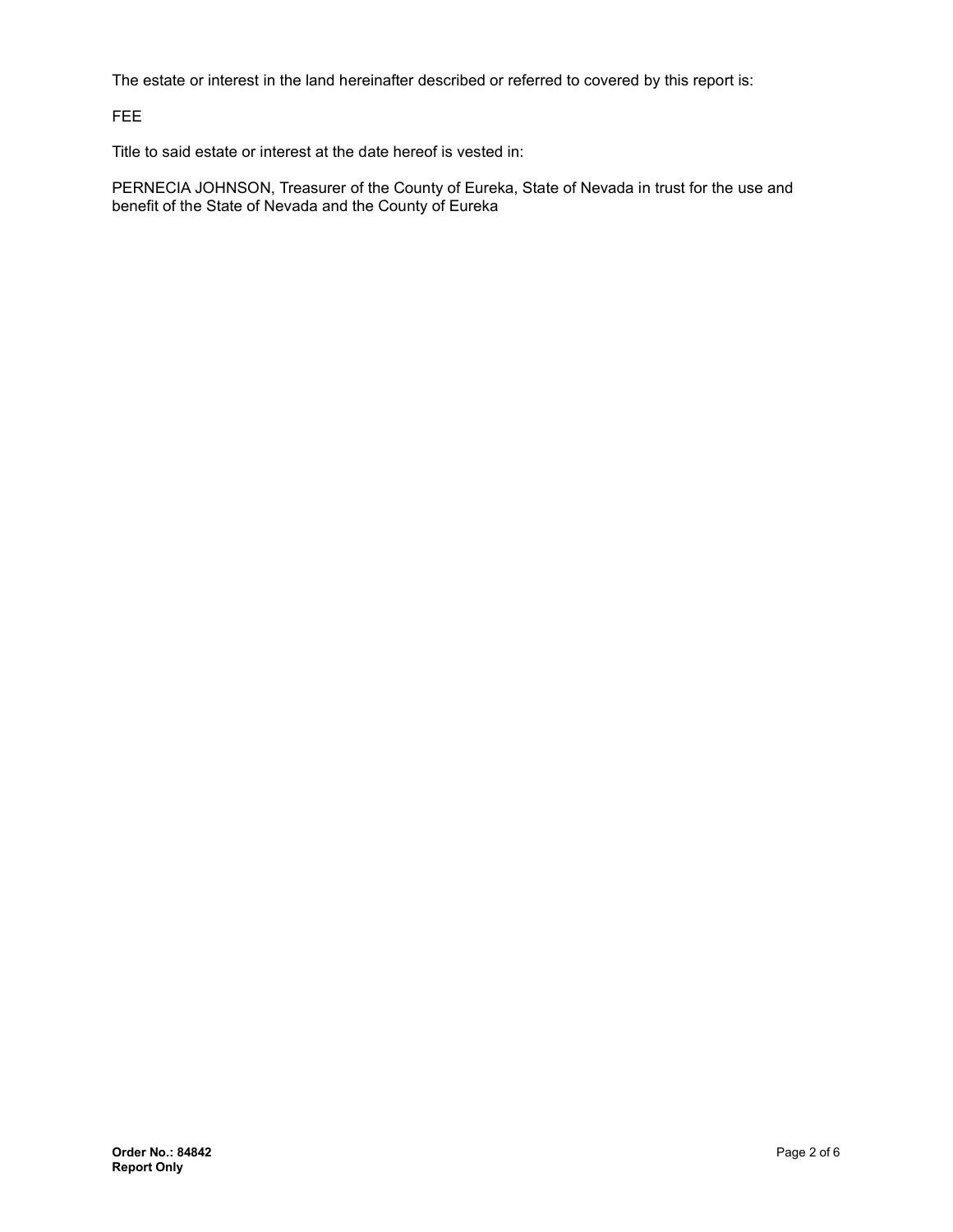## **LEGAL DESCRIPTION**

The land referred to herein is described as follows:

All that certain real property situate in the County of Eureka, State of Nevada, described as follows:

#### **TOWNSHIP 29 NORTH, RANGE 48 EAST, M.D.B.&M.**

Section 13: The Northeast Quarter (NE1/4) of the Northeast Quarter (NE1/4)

EXCEPTING THEREFROM, all petroleum, oil, natural gas and products derived therefrom, within or underlying said land or that may be produced therefrom, and all rights thereto, as reserved by SOUTHERN PACIFIC LAND COMPANY in Deed to H.J. BUCHENAU and ELSIE BUCHENAU recorded September 24, 1951 in Book 24 of Deeds, page 168 as File No. 29127, Eureka County, Nevada.

ASSESSOR'S PARCEL NUMBER FOR 2020 – 2021: 005-400-22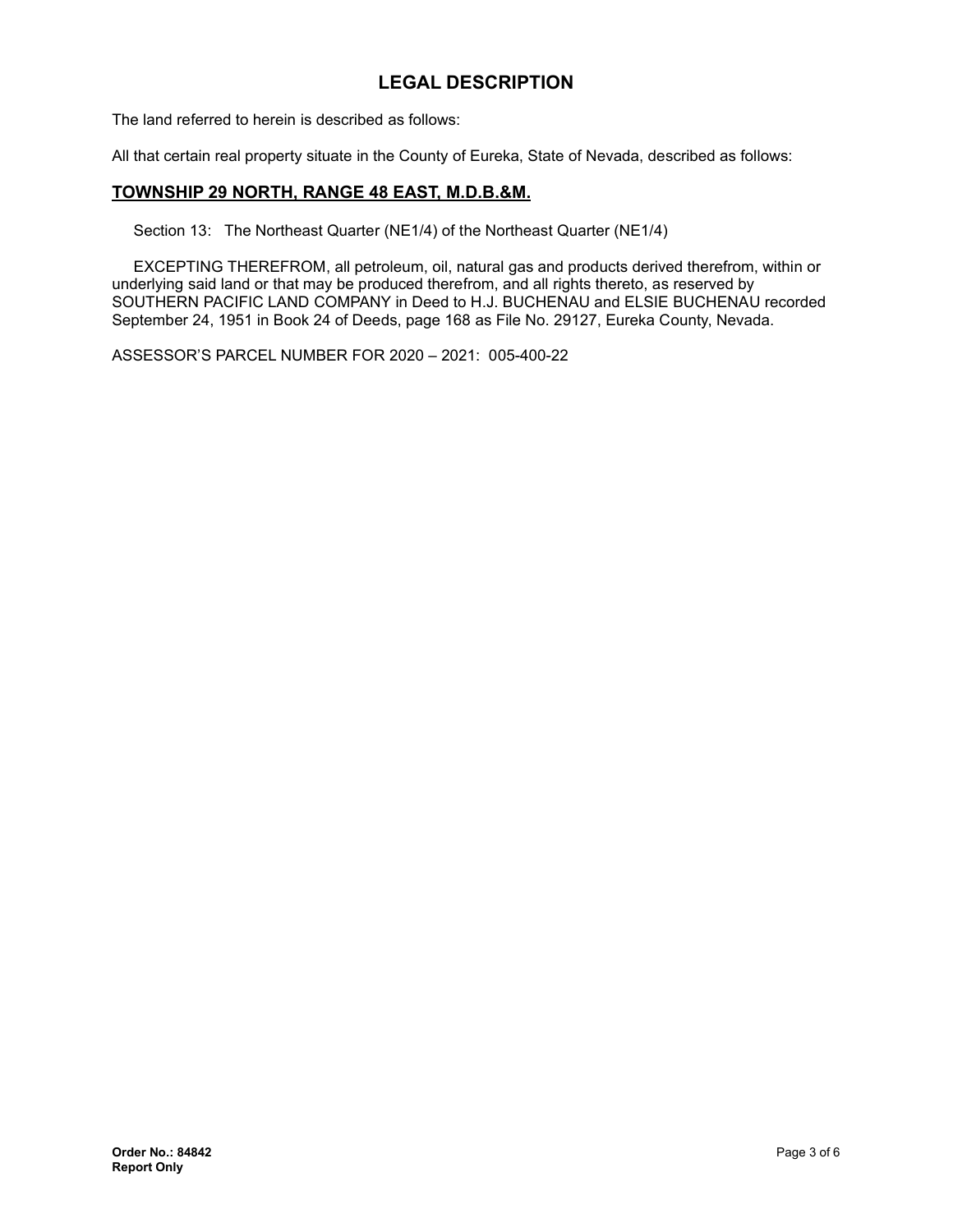At the date hereof, exceptions and matters affecting said land are as follows:

1. The vestee herein acquired title to said land by virtue of the Eureka County Tax Deed recorded June 7, 2021 as File No. 2021-245181, Eureka County, Nevada records. Upon the payment of the delinquent taxes assessed to APN 005-400-22 to the Vestee herein, said vestee will reconvey the subject property to the last known record owner: JOE GAMBINO

Taxes are subject to the additional accrual of interest and penalties. Please contact the Eureka County Treasurer for the exact amount to redeem said property. (Phone 775-237-5262).

- 2. A lien for supplemental taxes as might be assessed and collected by the County Assessor on the personal property Tax Roll in the event improvements have been commenced or completed within the past year, in accordance with Nevada Revised Statutes 361.260.
- 3. Any assessments, charges and fees which may be or may become due to the City or County, by reason of said premises lying within the boundaries of such city or county.
- 4. Any portion of said lands within the lines of public roads as now established.
- 5. Existing rights in use or of record in favor of the public or third parties for highways, road, railroads, pipelines, telephone, telegraph and electrical transmission lines, canals, laterals and drains.
- 6. Notwithstanding the insuring clauses of the policy, the Company does not insure against loss or damage by reason of a lack of a right of access to and from the land.
- 7. Any right, title and interest in and to any of the minerals and mineral ores within or underlying the Property, including, without limitation, oil, natural gas and hydrocarbon substances, geothermal steam, brines and minerals in solution, and sand gravel and aggregates, and products derived therefrom, together with any rights of ingress and egress in, upon or over the Property and to make such use of the Property and the surface thereof as is necessary or useful in connection therewith, which may have been reserved by other parties at the time that the Property was conveyed or which may have been conveyed to any third parties.
- 8. Reservation contained in Patent #162 from the United States of America to Central Pacific Railroad Company, recorded February 26, 1903 in Book 14 of Deeds, page 493, Eureka County, Nevada records reading as follows:

"Yet excluding and excepting from the transfer of these presents, "All Mineral Lands" should any such be found to exist in the tracts described in the foregoing, but their exclusion and exception, according to the terms of the Statute, shall not be construed to include coal and iron lands".

A Certified Copy of the above Patent was recorded July 26, 1996 in Book 299 of Official Records, page 242 as File No. 164225, Eureka County, Nevada records.

- 9. Minerals of whatsoever kind, subsurface and surface substances, including but not limited to coal, lignite, oil, gas, uranium, clay, rock, sand and gravel in, on, under and that may be produced from the Land, together with all rights, privileges, and immunities relating thereto, whether or not appearing in the Public Records or listed herein. The Company makes no representation as to the present ownership of any such interest. There may be leases, grants, exceptions or reservations of interests that are not listed.
- 10. Water rights, claims or title to water, whether or not shown by the public records.
- 11. Discrepancies, conflicts in boundary lines, shortage in area, encroachments, or any other facts which a correct survey would disclose, and which are not shown by the public records.
- 12. The property described herein is classified as "Open Range" and is subject to all matters and requirements associated therewith. Nevada is an open range state and it is the responsibility of the property owner to fence out livestock.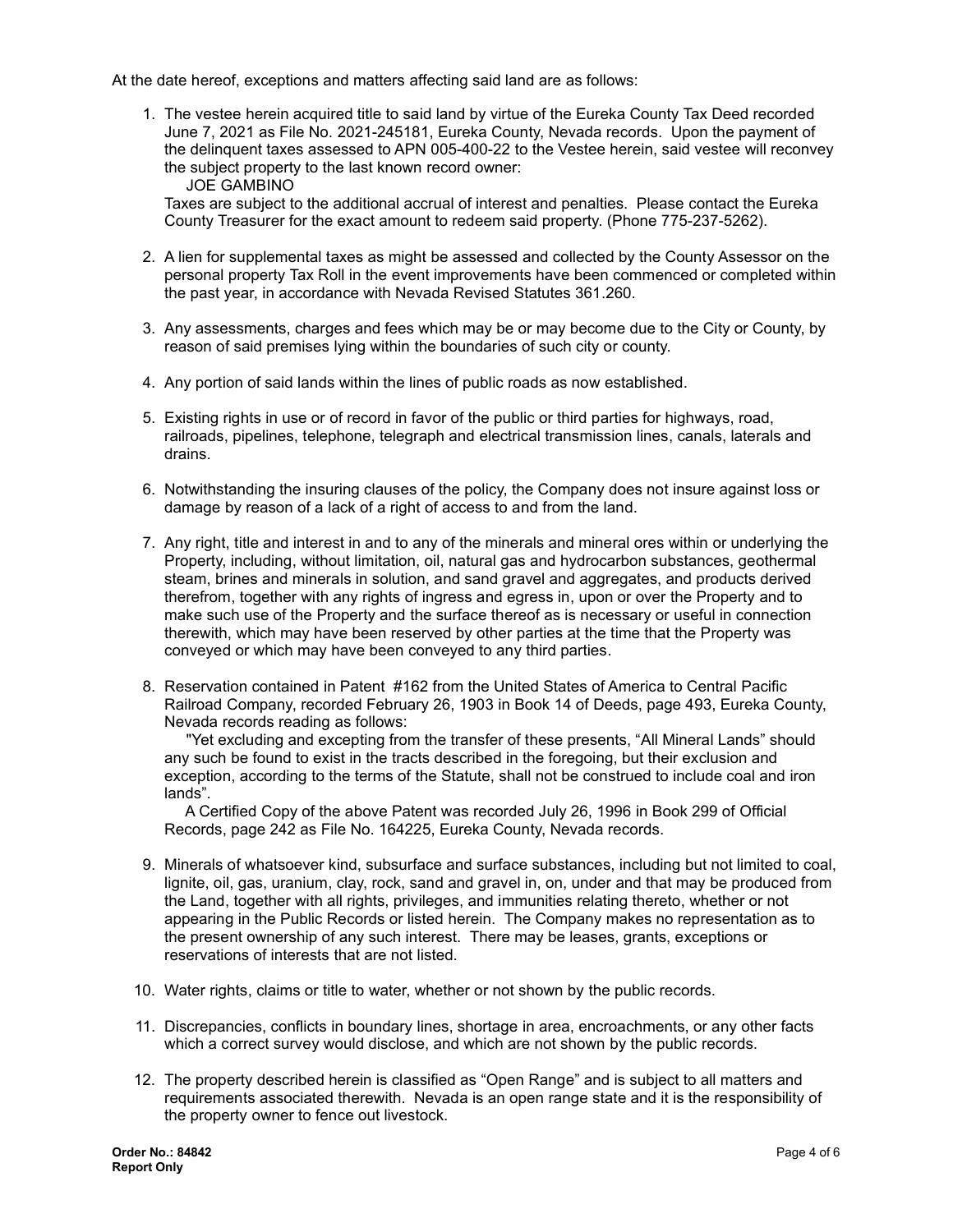13. Provision contained in the Deed from Central Pacific Railway Co. to Southern Pacific Land Company, recorded January 7, 1931 in Book 21 of Deeds, page 26 as File No. 18805, Eureka County, Nevada records, providing as follows:

FURTHER EXCEPTING FROM THE FOREGOING CONVEYANCE:

First. A strip of land four hundred (400) feet wide, lying equally on each side of each main track, side track, spur, switch and branch line of the railroad and branches thereof, extending from San Jose, California, Northerly and Easterly through the States of California, Nevada and Utah to Ogden, Utah, as the same are now constructed or located upon, across or adjacent to any of the lands hereby conveyed.

Third. All parts and parcels of said lands which are now used for the operation and maintenance of either of the above described railroads and branches thereof, or for the tracks, yards, depot grounds, buildings, or other structures thereof.

Fourth. The right to use any water naturally rising upon or flowing across any of said lands which has heretofore been appropriated by, and is now being used for the operation of the railroads and the right (to the extent that the same may heretofore have been exercised) to conduct the same, as well as water rising upon other lands, across any of the lands hereby conveyed, in pipes or aqueducts for the purpose aforesaid, together with the necessary right of way therefor.

14. Reservation contained in the Deed dated August 28, 1951, executed by Southern Pacific Land Company to H.J. Buchenau, et ux, recorded September 24, 1951 in Book 24 of Deeds, page 168 as File No. 29127, Eureka County, Nevada records, reading as follows:

"EXCEPTING and reserving unto the first party, its successors and assigns, all petroleum, oil, natural gas and products derived therefrom, within or underlying said land or that may be produced therefrom, and all rights thereto, together with the right at all times to enter upon or in said land, to prospect for and to drill, recover and remove the same."

15. Provision contained in the Deed from CRESCENT VALLEY RANCH & FARMS recorded December 5, 1963 in Book 2 of Official Records page 85 as File No. 39323, Eureka County, Nevada records as follow:

RESERVING THEREFROM an easement of 30 feet along all boundaries for ingress and egress, with power to dedicate.

16. Any matter, defect or interest existing, or which may arise, from the failure to include the marital status of the GRANTEE in the Deed recorded October 12, 2009 in Book 493 of Official Records, page 27 as File No. 0213945, Eureka County, Nevada records.

If said parties were married, the herein described property would be subject to the community property interest of the spouse

- 17. Rights, title and/or interest in favor of third parties including any parties in possession of said land.
- 18. Enclosed herewith is our statement of charges for this report. Any reference herein for a policy of title insurance is hereby cancelled. No Guarantee is made regarding (a) matters affecting the beneficial interest of any mortgage or deed of trust which may be shown herein as an exception, or (b) other matters which may affect any such mortgage or deed of trust. No guarantee is made regarding any liens, claims of lien, defects or encumbrances, whether or not shown herein as an exception.

NOTE: The address of the herein described property is purported to be: No Known Address Crescent Valley, NV 89821

Based on our review of the record, we recommend that notices of sale be provided to those listed below. Said list should not be construed to constitute the only notices required; others may be required by statute, regulations, common knowledge, and/or general practices. PLEASE NOTE: Said list may not contain the address on file at the County Treasurer's office prior to the recording of the tax deed. Please refer to the last tax roll prior to the tax deed for any additional addresses. This list is provided strictly as a courtesy and no guarantee or warranty should be assumed therefrom.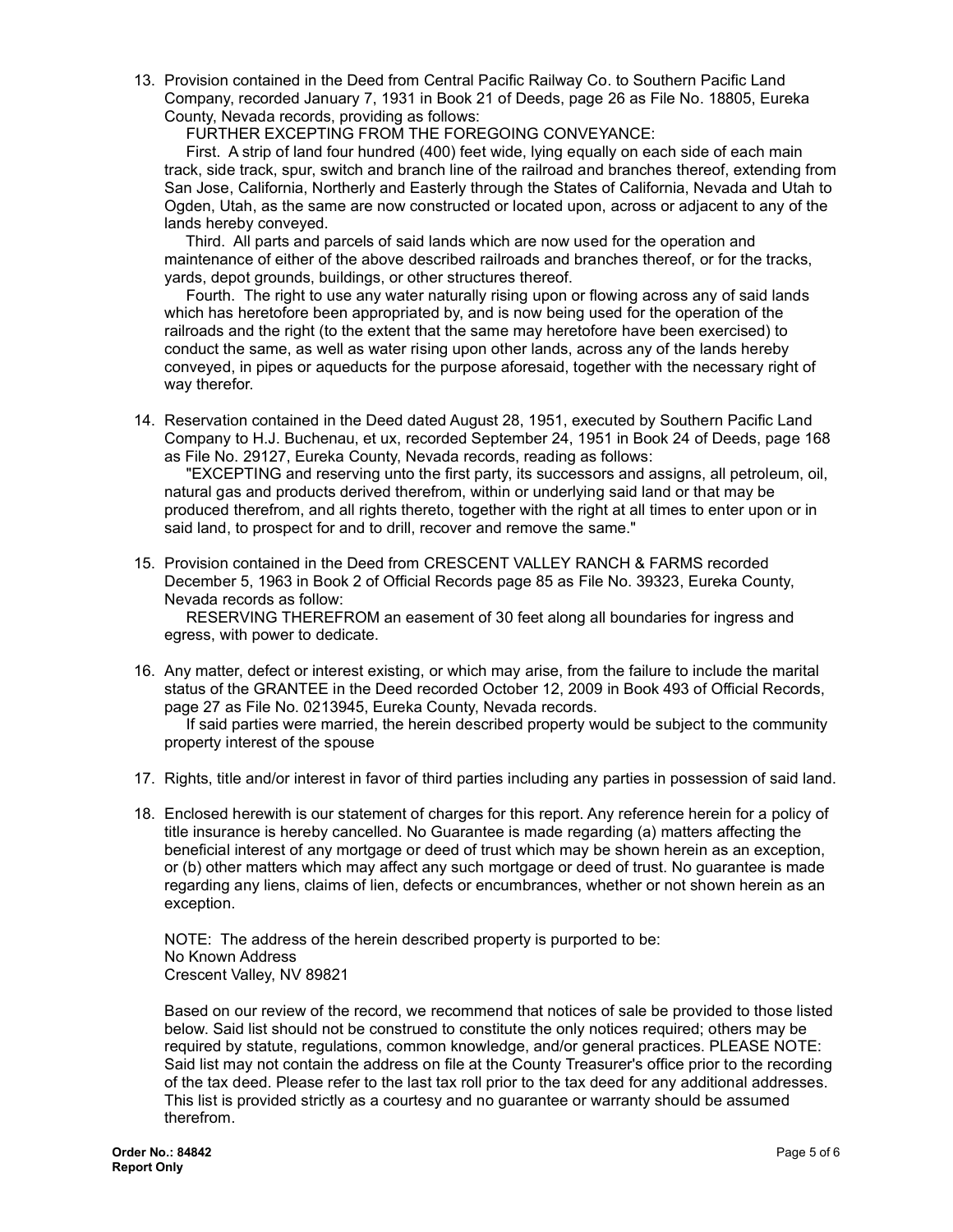JOE GAMBINO PO BOX 1481 ADDISON, IL 60101

JOE GAMBINO NO KNOWN ADDRESS CRESCENT VALLEY NV 89821

JOE GAMBINO PO BOX 1491 ADDISON, IL 60101

#### **END OF EXCEPTIONS**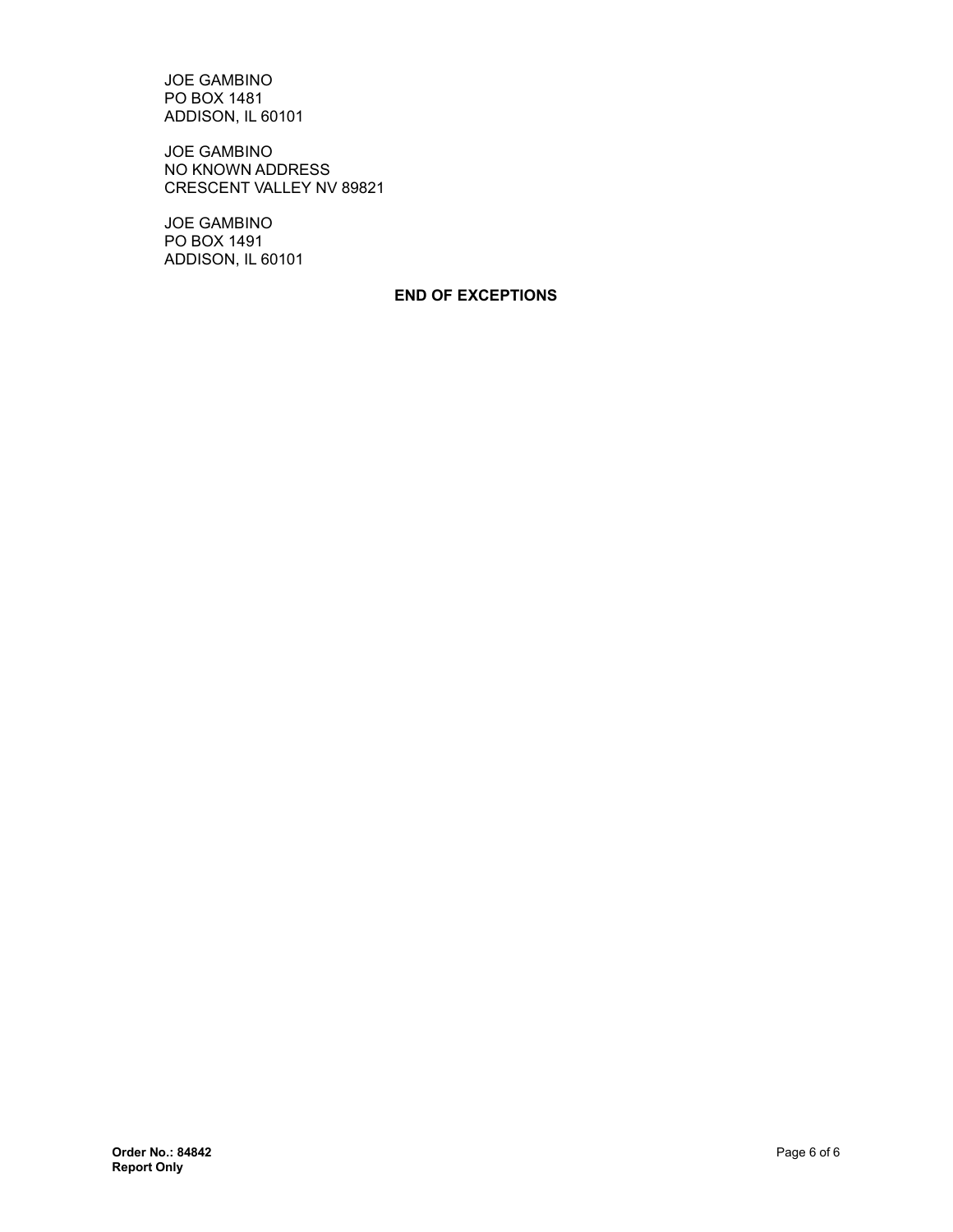